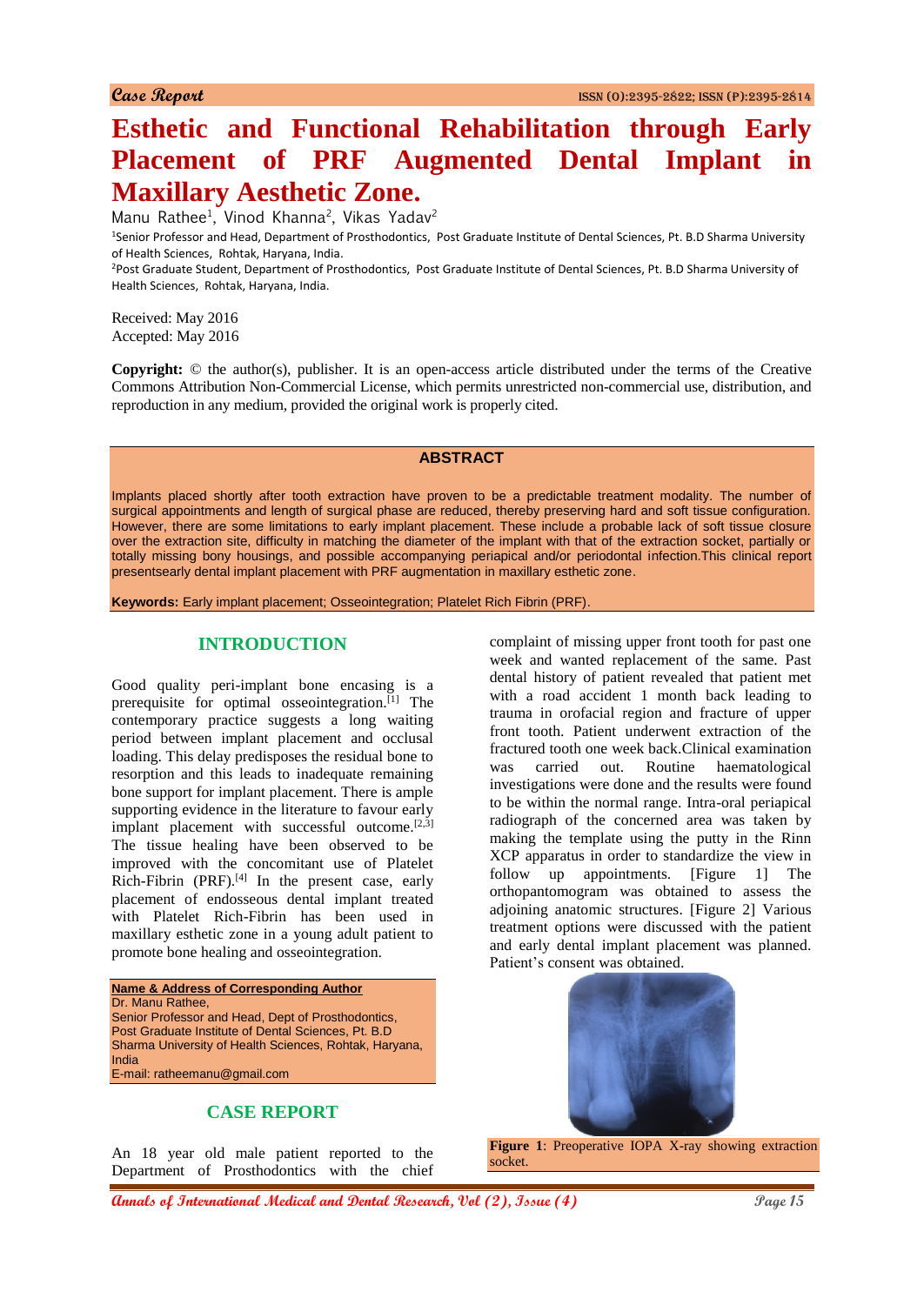## **Rathee et al; Early Placement of PRF Augmented Dental Implant**



**Figure 2**: Preoperative Orthopantomogram.

The surgical phase was carried out under local anaesthesia. The surgical site was prepared aseptically. Infraorbital nerve block and nasopalatine nerve block were administered. After ensuring adequate anaesthesia of the surgical site, a mid-crestal and two vertical releasing incisions were given to raise the mucoperiosteal flap. Osteotomy site was prepared gradually with sequential drilling along the palatal wall maintaining adequate irrigation. The paralleling pin was used to check the angulation of prepared osteotomy site. [Figure 3] Manual torque wrench was connected to the selected tapered threaded endosseous dental implant (Osstem, Korea) and a torque of 35 Ncm was achieved



**Figure 3**: Paralleling pin placed in osteotomy site.

To obtain PRF membrane, patient's blood sample was taken from ante-cubital vein in 10 ml tube without any anticoagulant, and was immediately centrifuged at 3000 rpm for 10-12 min. The fibrin clot thus formed was gently pressed between two layers of sterile gauze to form a membrane.The PRF membrane obtained was placed over the implant site encircling peri-implant bone adjoining the crestal area. [Figure 4].

The mucoperiosteal flap was approximated and sutured. Post-operative instructions were given to the patient regarding oral hygiene maintenance. Patient was recalled after one week for suture removal.



An intra-oral periapical radiograph was taken at 3 months post operatively that showed minimal bone loss around crestal bone. [Figure 5] Then the

second stage surgery was planned. A small crestal incision was given followed by cover screw removal with the manual screw driver. Healing abutment was attached to the fixture. [Figure 6]



**Figure 5**: Postoperative IOPA X-ray.



**Figure 6**: Healing abutment attached to the implant.

Shade selection was done using Vita 3D Master shade tabs (Vita Zahnfabrik, Bad Sackingen, Germany). The final prosthesis was fabricated and cemented. [Figure 7] The patient was instructed about home care measures. He was put on regular 3 months follow up. The normal soft tissue architecture was restored around the implant. The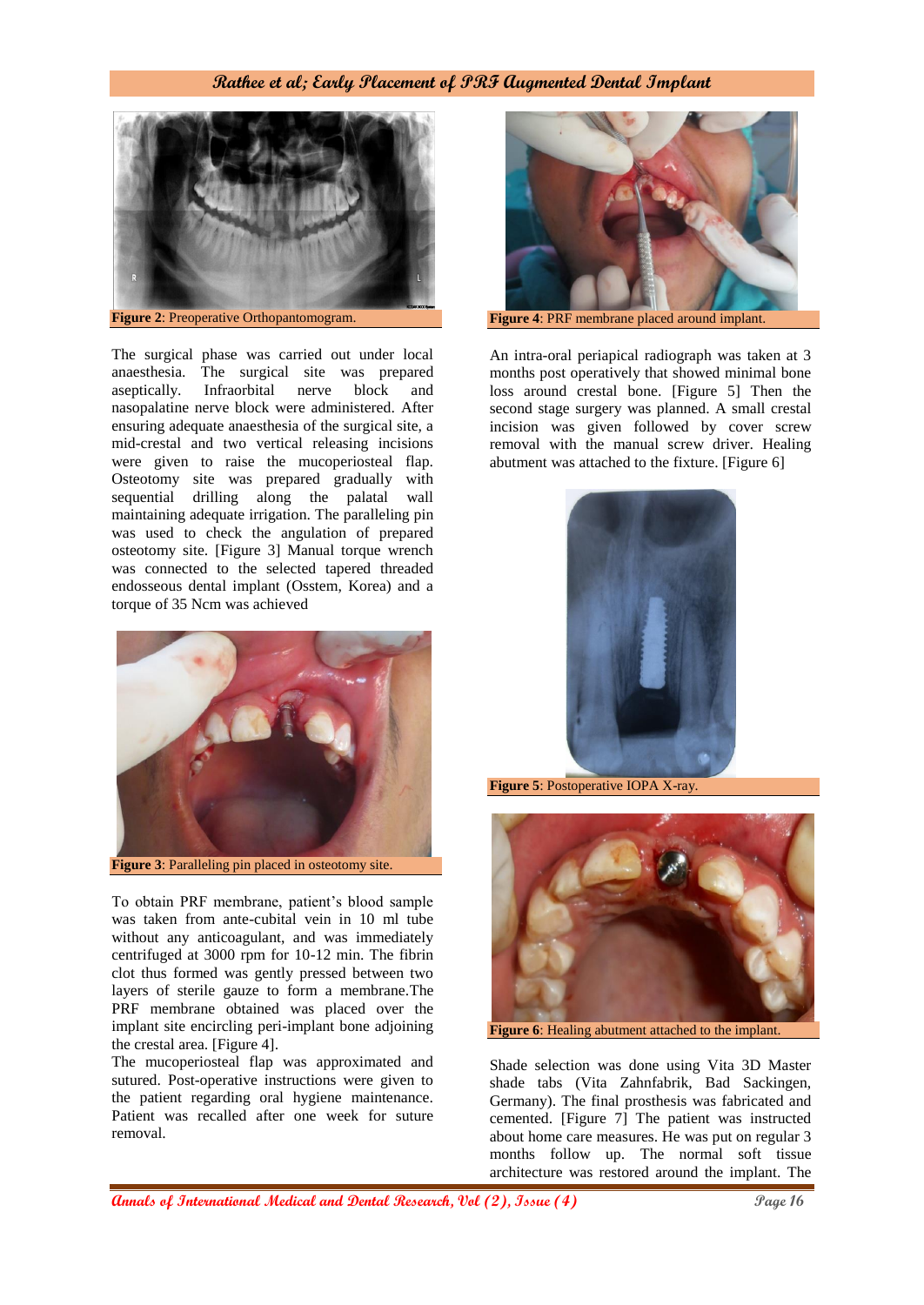#### **Rathee et al; Early Placement of PRF Augmented Dental Implant**

treatment outcome was satisfactory during the follow up.



**Figure 7**: Preoperative and postoperative intraoral view.

## **DISCUSSION**

Recent literature has shown that the success rate of immediate and early implant placement procedures are comparable to delayed implant placement protocol.<sup> $[5,6]$ </sup> In addition, reduced waiting period for socket healing, shorter period of edentulousness, alleviation of total treatment time, preservation of alveolar bone height and width are some of the reported possible significant advantages of immediate implant placement.<sup>[7,8]</sup> However, this procedure is associated with complicated soft tissue handling as there is less of the soft tissue for covering the early placed implant fixture. In the present case, soft tissue healing was complete before the implant placement surgical procedure. So, the difficulty in soft tissue coverage immediately after implant placement procedure was avoided.

The presence of marginal voids and a lack of uniform contact between the dental implant surface and the socket walls are almost imperative with early and immediate dental implants. In order to combat this difficulty, various surface configurations and diameters of dental implants are available to match the size of sockets of varying dimensions.<sup>[6]</sup> The remaining mismatch between the socket wall and implant fixture can be augmented with available graft materials.

Various studies have substantiated the viability of platelet concentrates including Platelet Rich Plasma

(PRP) and PRF, on enhancement of osseous and associated tissue healing.<sup>[5,9]</sup> PRP has been suggested to enhance the healing of bone grafts and to enhance the integration of implants into bone, as activated platelets release autogenous growth factors into the wound healing site.<sup>[10]</sup> However, it is difficult to localize it over the implant surface, on the other hand, PRF, being a membrane, can be easily localized.

PRF is a platelet concentrate collected on a single fibrin membrane and contains all the constituents of blood required for optimal healing. It is considered as a healing biomaterial and it has a stimulating effect on various aspects of healing of soft and osseous tissue including angiogenesis, immune control, harnessing the circulating stem cells. Furthermore, the membranes presumably prevent flap connective tissue from collapsing into the defect and from contacting the implant surface.<sup>[5]</sup> In the present case report, Platelet Rich-Fibrin was used as an augmentation material with favourable outcome.

## **CONCLUSION**

Immediate implant placement avoids waiting period associated with contemporary two stage surgical protocol. Early placement harnesses the advantage of reduced gap period of restoration as in immediate placement, as well as advantage of preliminary healing associated with delayed placement. The PRF adjuvant in early placement of dental implant in aesthetic zone was met with predictable outcome.

#### **REFERENCES**

- 1. Ross SE, Strauss T, Crossetti HW, Gargiulo AW. The immediate placement of an endosseous implant into an extraction wound: a clinical case report using the Ros TR system. Int J Periodontics Restorative Dent. 1989;9:35-41.
- 2. Block MS, Kent JN. Placement of endosseous implants into tooth extraction sites. J Oral Maxillofac Surg. 1991;49:1269- 76.
- 3. Rosenquist B, Grenthe B. Immediate placement of implants into extraction sockets: Implant survival. Int J Oral Maxillofac Implants. 1996; 11:205-9.
- 4. Boora P, Rathee M, Bhoria M. Effect of platelet rich fibrin (PRF)on peri-implant soft tissue and crestal bone in one stage implant placement : A randomized controlled trial. J Clin Diagn Res. 2015; 9(4):18–21.
- 5. Becker W, Becker BE, Polizzi G, Bergstrom C. Autogenous bone grafting of bone defects adjacent to implants placed into immediate extraction sockets in patients: A prospective study. Int J Oral Maxillofac Implants. 1994;9:389-96.
- 6. Tehemar S. Assessment of heat generation in immediate implant procedure. Journal of Oral and Maxillofacial Surgery. 1998;56:36.
- 7. Barziley I, Graser GN, Iranpour B, Nutiella J, Proskin H. Histological and clinical assessment of implants placed into extraction sockets. Journal of Dental Research. 1990;69:290.